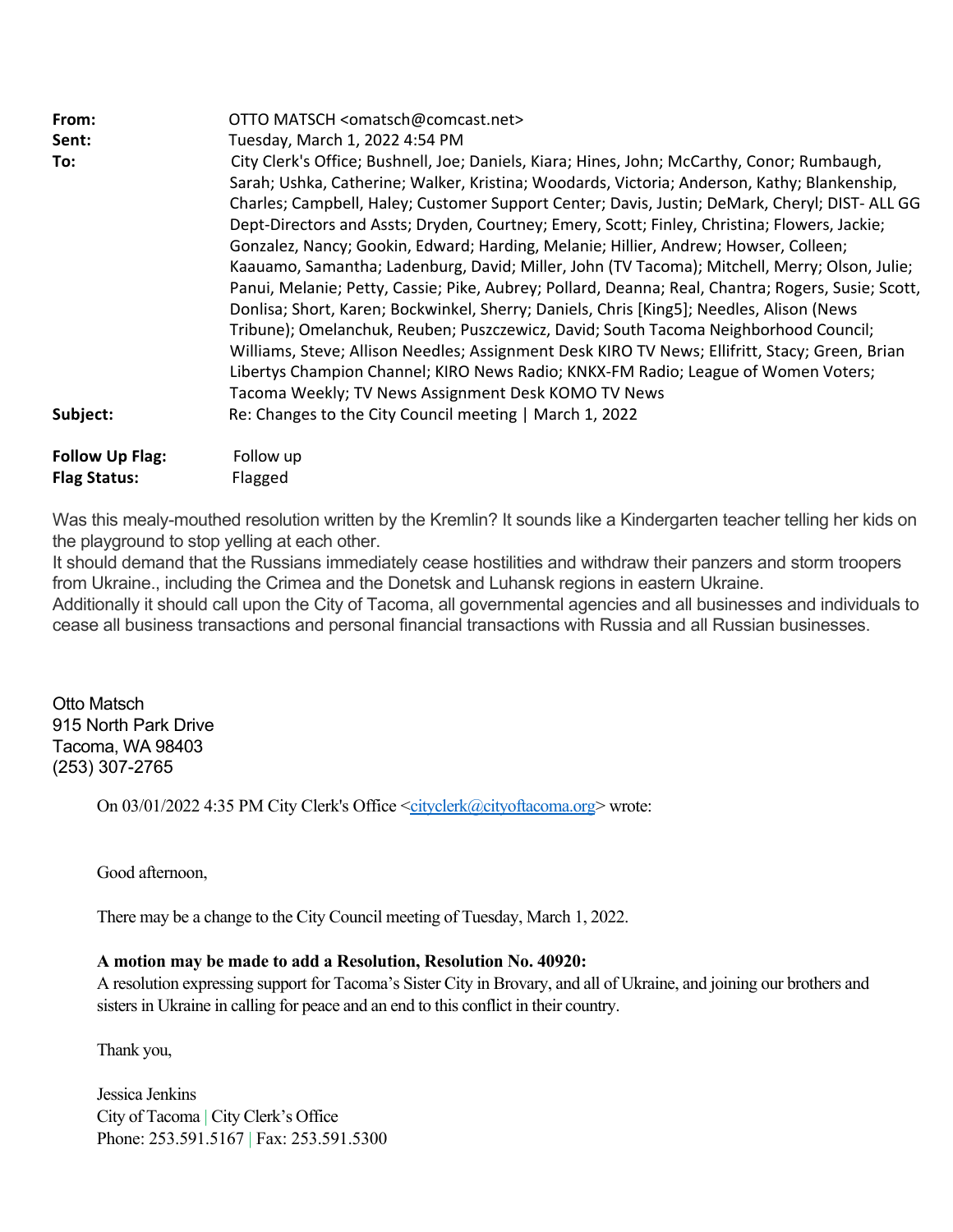| From:                  | Tucker Penelope Archer <ms.archer@protonmail.com></ms.archer@protonmail.com> |
|------------------------|------------------------------------------------------------------------------|
| Sent:                  | Tuesday, March 1, 2022 3:04 PM                                               |
| To:                    | City Clerk's Office                                                          |
| Subject:               | Public comment re police recruitment incentives                              |
| <b>Follow Up Flag:</b> | Follow up                                                                    |
| <b>Flag Status:</b>    | Flagged                                                                      |

Hi,

I am strongly opposed to cash incentives as a tool to recruit police in Tacoma. I do not believe that this will improve our community or make literally one person more safe. Defunding or abolishing is the correct choice for a community that has been traumatized by bad policing, and further traumatized by city govt actions that do not treat police violence as a health crisis.

Sent from ProtonMail for iOS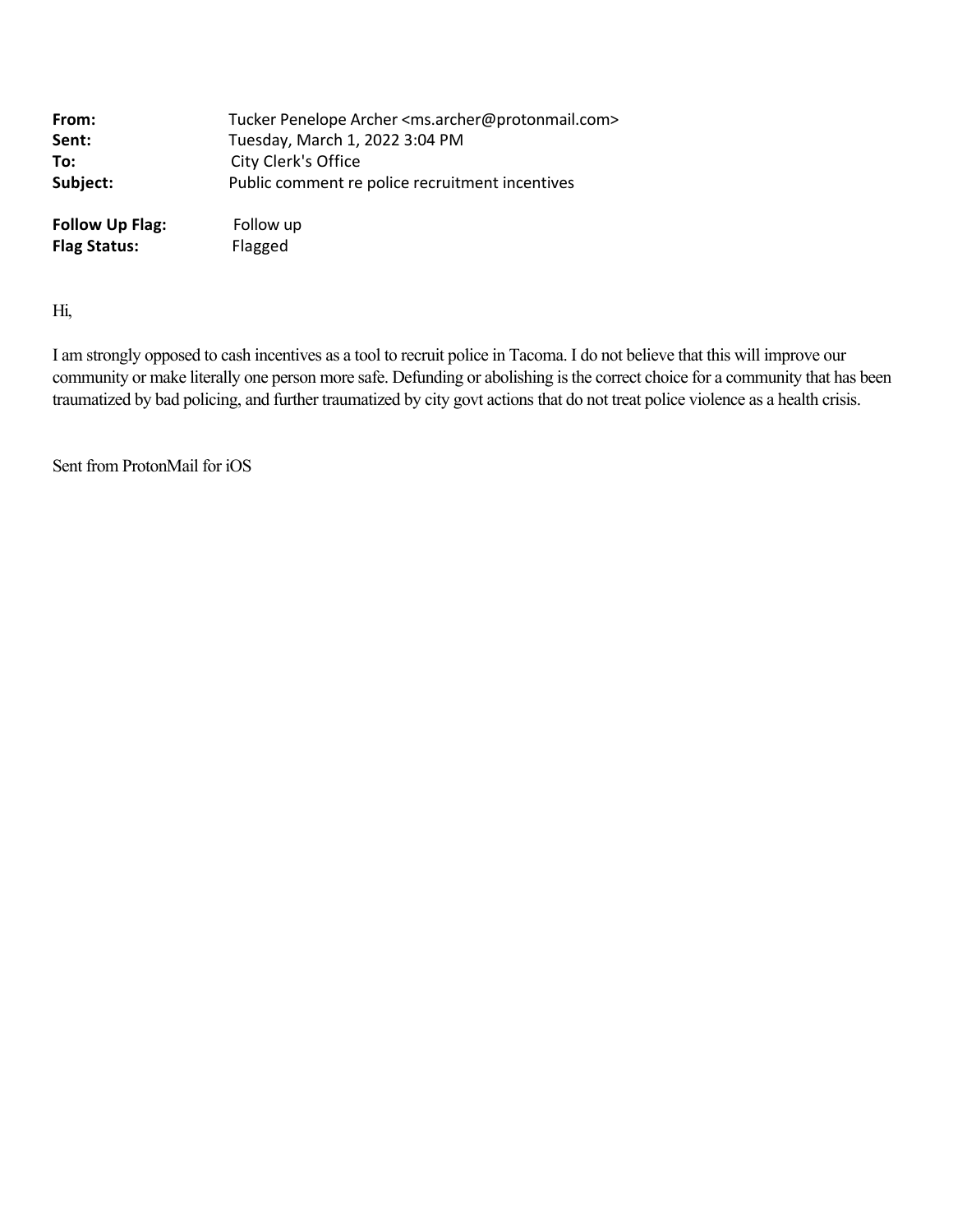| From:    | Jodi Cook <iodi.cook0983@gmail.com></iodi.cook0983@gmail.com> |
|----------|---------------------------------------------------------------|
| Sent:    | Tuesday, March 1, 2022 3:17 PM                                |
| To:      | City Clerk's Office                                           |
| Subject: | Ordinance 28806                                               |

To Mayor Woodards and City Council Members,

Please register my support for this Ordinance to be approved. We need experienced law officers now and this Ordinance would help to facilitate closing the open positions.

The level of business and property crime is not just in Tacoma, but it needs to be addressed as quickly as it affects all of our safety and welfare.

Thank you ‐ Jodi Cook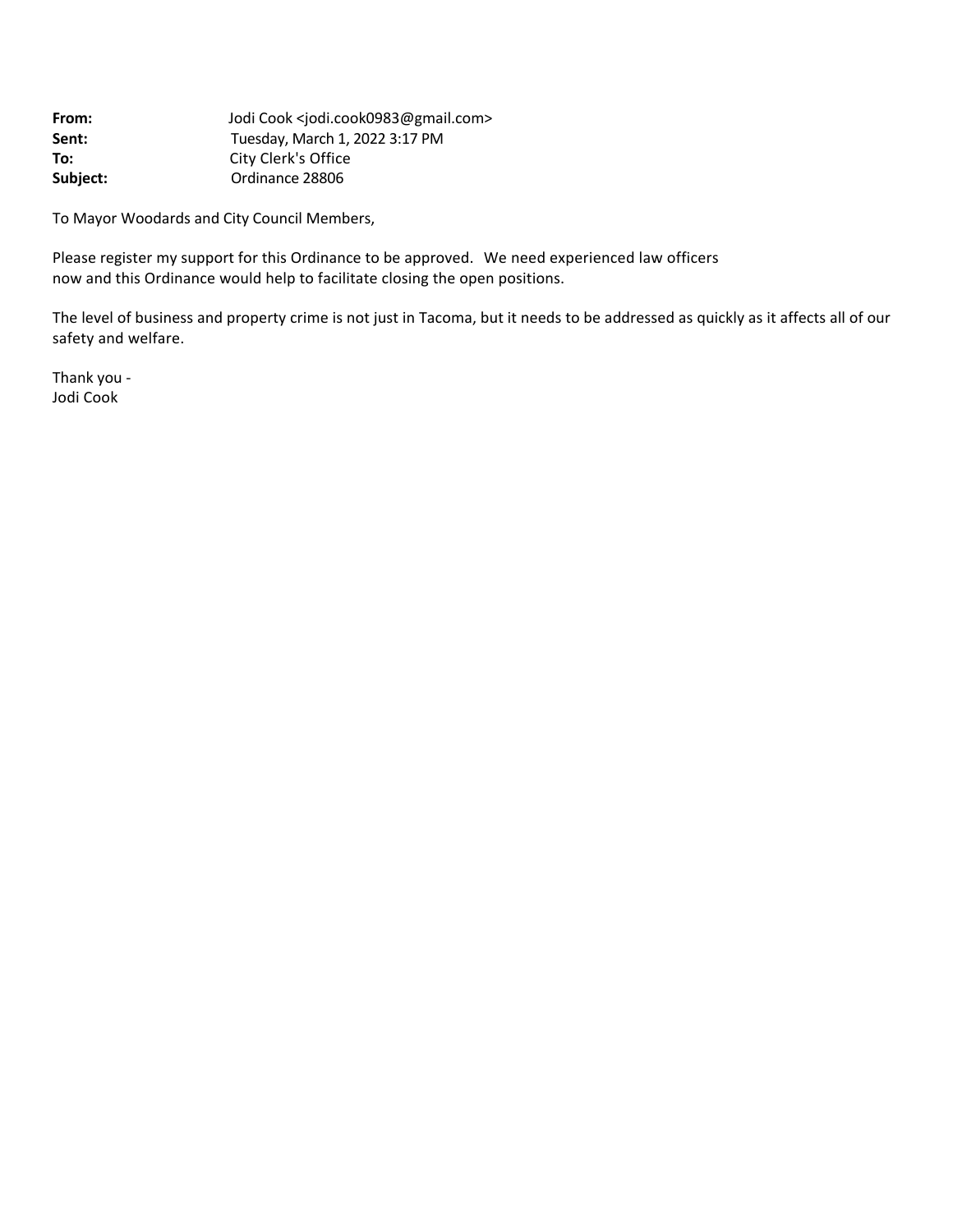| From:                  | Jill & Rob Jensen <iillandrob@gmail.com></iillandrob@gmail.com> |
|------------------------|-----------------------------------------------------------------|
| Sent:                  | Tuesday, March 1, 2022 3:41 PM                                  |
| To:                    | City Clerk's Office                                             |
| Subject:               | Support for Ordinance 28806                                     |
|                        |                                                                 |
| <b>Follow Up Flag:</b> | Follow up                                                       |
| <b>Flag Status:</b>    | Flagged                                                         |

Dear Mayor Woodard and City Council members,

I am writing to express my strong support for the passage of Ordinance 28806 providing hiring incentives for our Tacoma Police Department.

I have seen, firsthand, the problems resulting from our severe lack of police staffing and the criminal actions which have escalated across our city over the past year. Armed robberies, gunshots within blocks of my home, increased thefts, stolen cars, broken windows, stolen merchandise, etc. have all increased exponentially and meanwhile the criminals run free. We need more officers and if providing such incentives helps increase our numbers I, and many other concerned citizens, are behind such an effort.

We must support our Police force and provide them with the means to do their jobs, whether it be with better equipment, pay incentives, community support or whatever other services we can provide.

Please support the passage of this ordinance **and support the pay/incentives for our current officers as well.**

Thank you for your consideration.

Jill Jensen

3002 N 13th St

Tacoma, WA 98406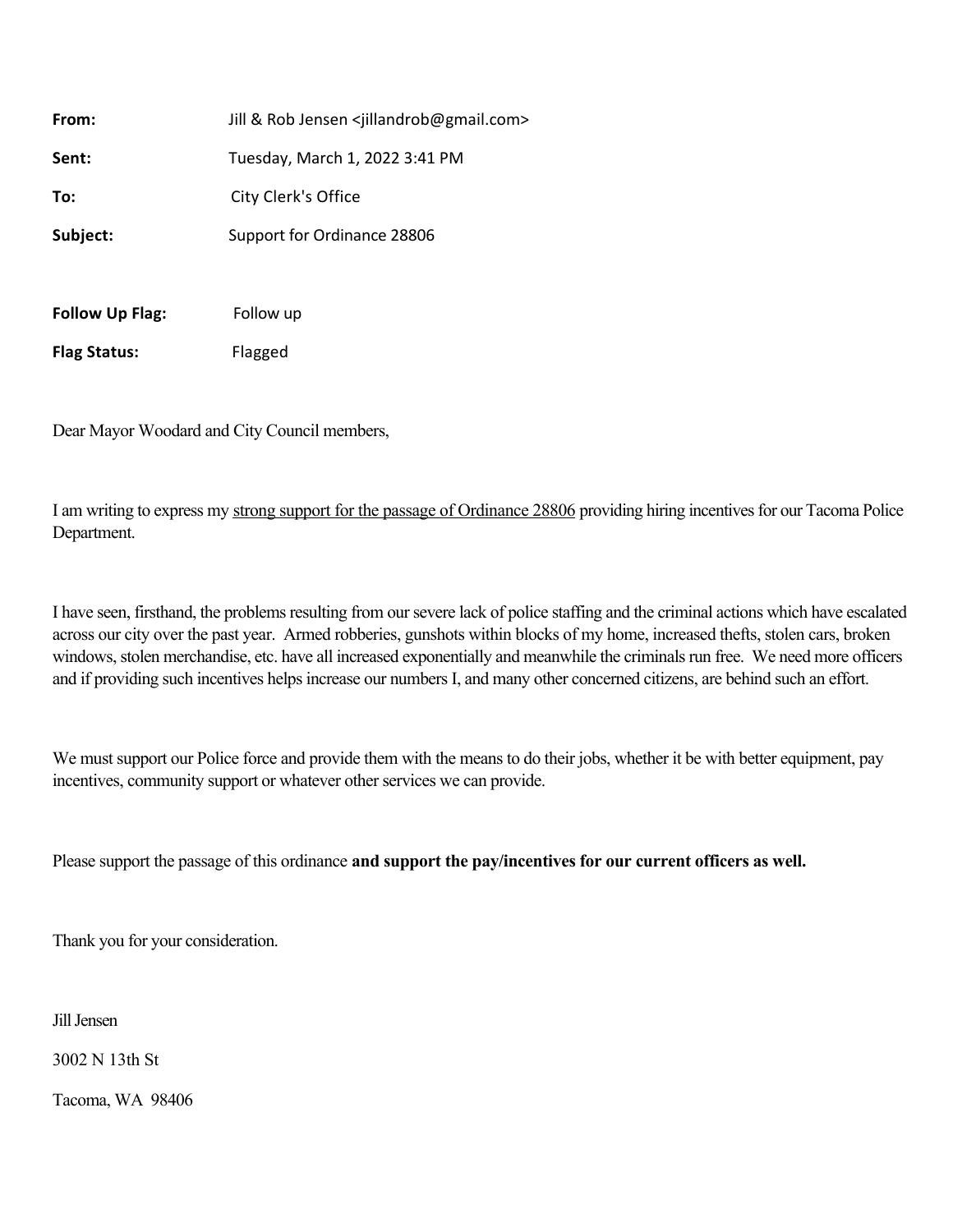| From:                  | Tacoma Business Council <info@tacomabusinesscouncil.com></info@tacomabusinesscouncil.com>                                                                                                                                                   |
|------------------------|---------------------------------------------------------------------------------------------------------------------------------------------------------------------------------------------------------------------------------------------|
| Sent:                  | Tuesday, March 1, 2022 3:50 PM                                                                                                                                                                                                              |
| To:                    | City Clerk's Office                                                                                                                                                                                                                         |
| Cc:                    | Kristen Wynne; Kristina Maritczak; Brett Johnson; Steve Jones; Woodards, Victoria; Pauli,<br>Elizabeth; Hines, John; Rumbaugh, Sarah; Blocker, Keith; Ushka, Catherine; Bushnell, Joe;<br>Daniels, Kiara; McCarthy, Conor; Walker, Kristina |
| Subject:               | 3/1/22 Public Comments: Support for ORD28806                                                                                                                                                                                                |
| <b>Attachments:</b>    | 2022-03-01 Public Coments for ORD28806.pdf                                                                                                                                                                                                  |
|                        |                                                                                                                                                                                                                                             |
| <b>Follow Up Flag:</b> | Follow up                                                                                                                                                                                                                                   |
| <b>Flag Status:</b>    | Flagged                                                                                                                                                                                                                                     |

Please find the attached document for 3/1/2022 Public Comments.

Sincerely,

Tacoma Business Council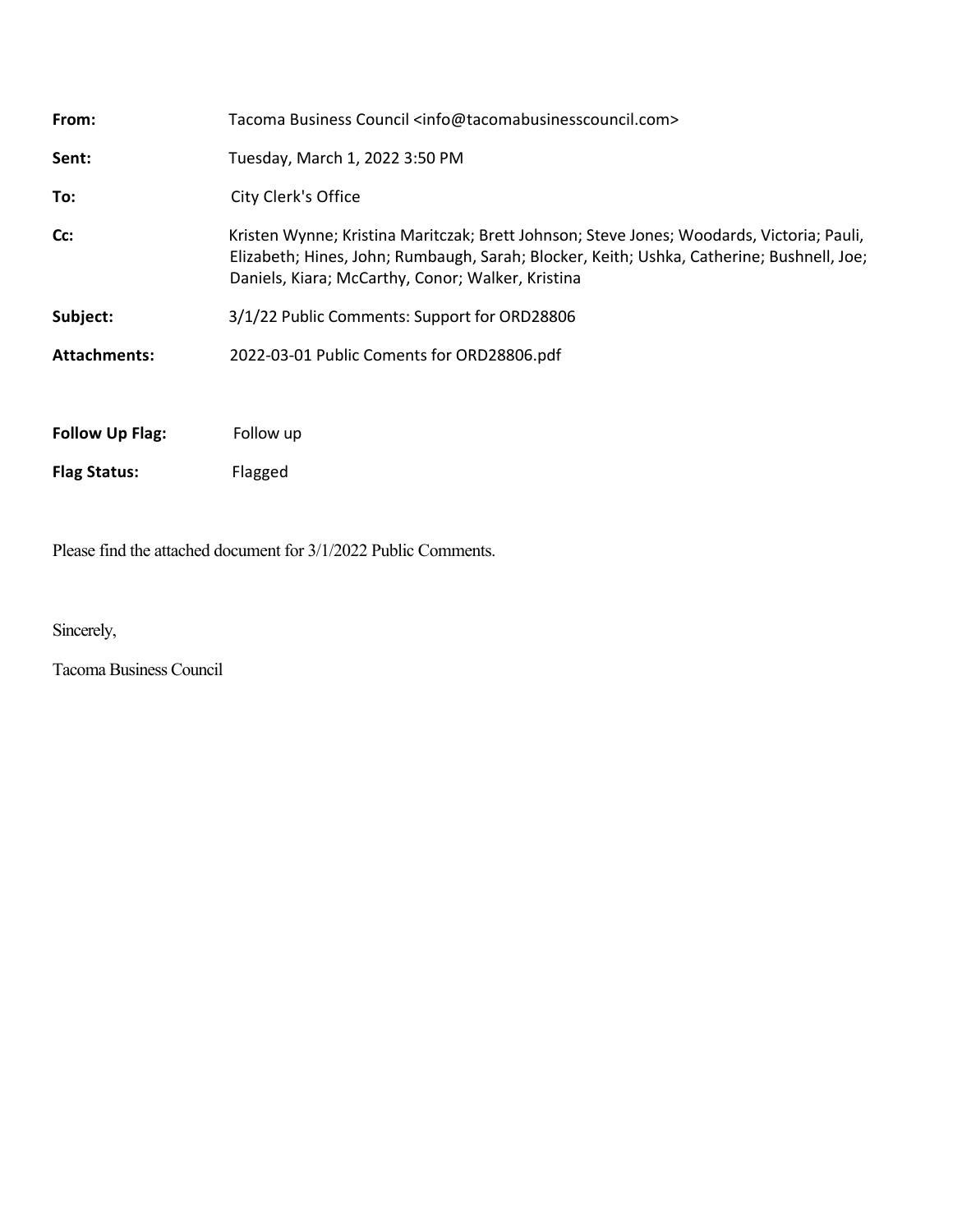

March 1, 2022

# **VIA EMAIL cityclerk@cityoftacoma.org**

Tacoma City Council 747 Market Street Tacoma, Washington 98402

# **RE: Comments from Tacoma Business Council in Support of Ordinance 28806**

Dear Tacoma City Councilmembers,

We are writing in support of Ordinance 28806. The Tacome Business Council strongly believes the approval of this ordinance will provide immediate support to Chief Moore due to TPD being significantly understaffed. In the current environment, it is very difficult to hire new officers. Providing hiring incentives to bring on laterals will help address the inadequate staffing at TPD and will help provide an incentive for qualified candidates to consider working in Tacoma rather than somewhere else. Lateral candidates can also be brought onto the force more quickly than a novice police officer given their prior experience which would enable TPD to move more quickly in filling the many vacancies in the department.

Thank you for your consideration and support for a safer Tacoma.

Sincerely,

Kristen Wynne, Kristina Maritczak, Brett Johnson, and Steve Jones Interim Executive Committee, Tacoma Business Council

CC: victoria.woodards@cityoftacoma.org elizabeth.pauli@cityoftacoma.org jhines1@cityoftacoma.org srumbaugh@cityoftacoma.org kblocker@cityoftacoma.org cushka@cityoftacoma.org jbushnell2@cityoftacoma.org kdaniels@cityoftacoma.org cmccarthy@cityoftacoma.org kwalker@cityoftacoma.org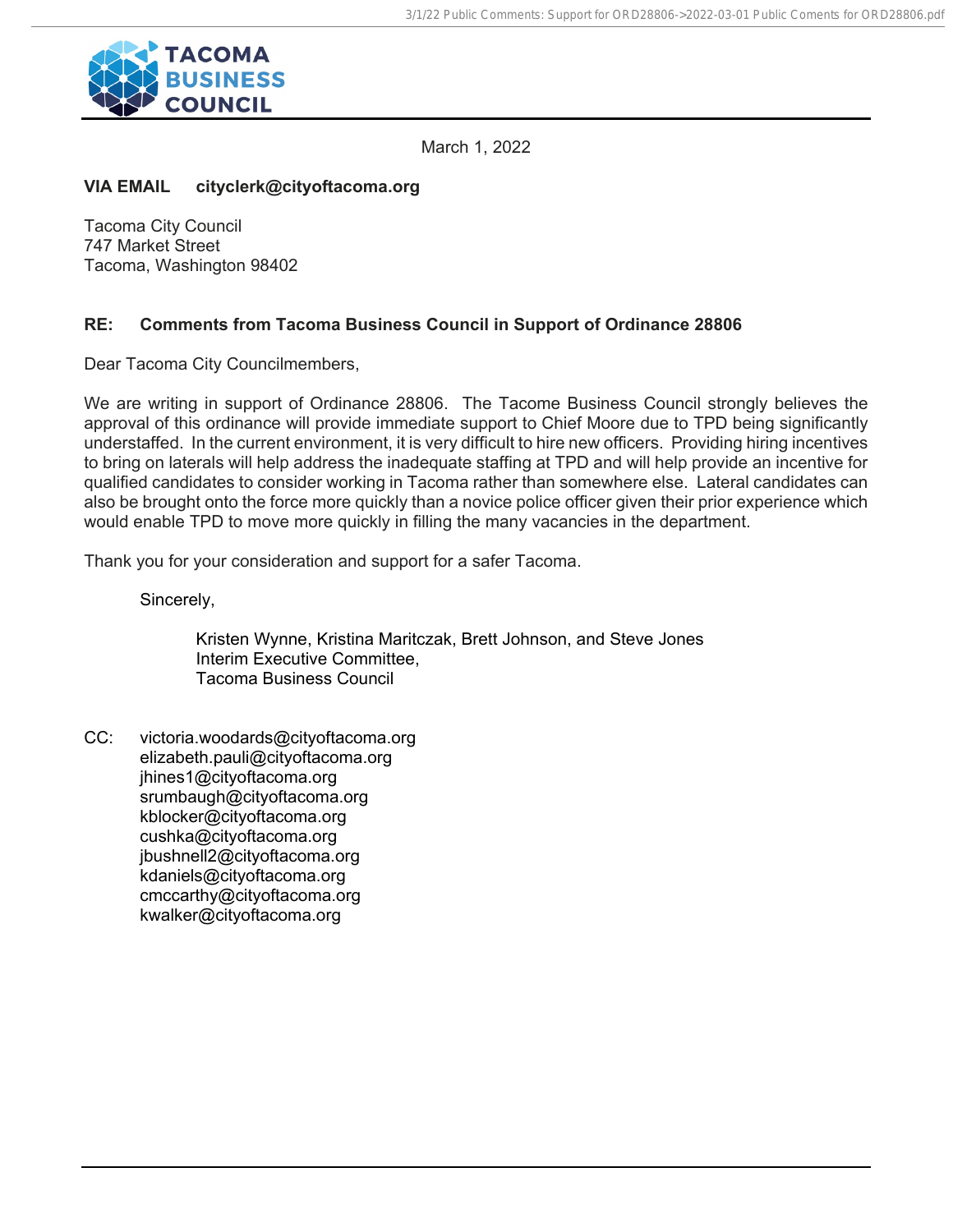| From:                  | Mark Bardwil <meb@markbardwil.com></meb@markbardwil.com>                                                                                    |
|------------------------|---------------------------------------------------------------------------------------------------------------------------------------------|
| Sent:                  | Tuesday, March 1, 2022 3:57 PM                                                                                                              |
| To:                    | City Clerk's Office                                                                                                                         |
| Subject:               | Ordinance No. 28806 - An ordinance allowing recruitment incentives for lateral police officers to<br>adapt to current challenges in hiring. |
| <b>Follow Up Flag:</b> | Follow up                                                                                                                                   |
| <b>Flag Status:</b>    | Flagged                                                                                                                                     |

Hello, my name is Mark Bardwil.

I am submitting this comment in support Ordinance No. 28806 – "An ordinance allowing recruitment incentives for lateral police officers to adapt to current challenges in hiring." Tacoma needs more police officers period. Its not an option. While this ordinance may be coming late in the game, and the need for it is what I believe to be the result of the lack of police funding and support by the city (at least) in recent years, it will hopefully attract the quality of candidates that our city needs to ensure community safety. At a time when crime in our city is on a sharp rise, to not aggressively pursue strengthening our police force with quality officers would quite simply be irresponsible. If this is what it takes to do that, then please move forward.

Mark Bardwil

# Mark E. Bardwil, Esq.

Mark E. Bardwil P.S. 615 Commerce Street, Suite 102 Tacoma, WA 98402 P (253) 383-7123 F (253) 572-1435 [meb@markbardwil.com](mailto:meb@markbardwil.com)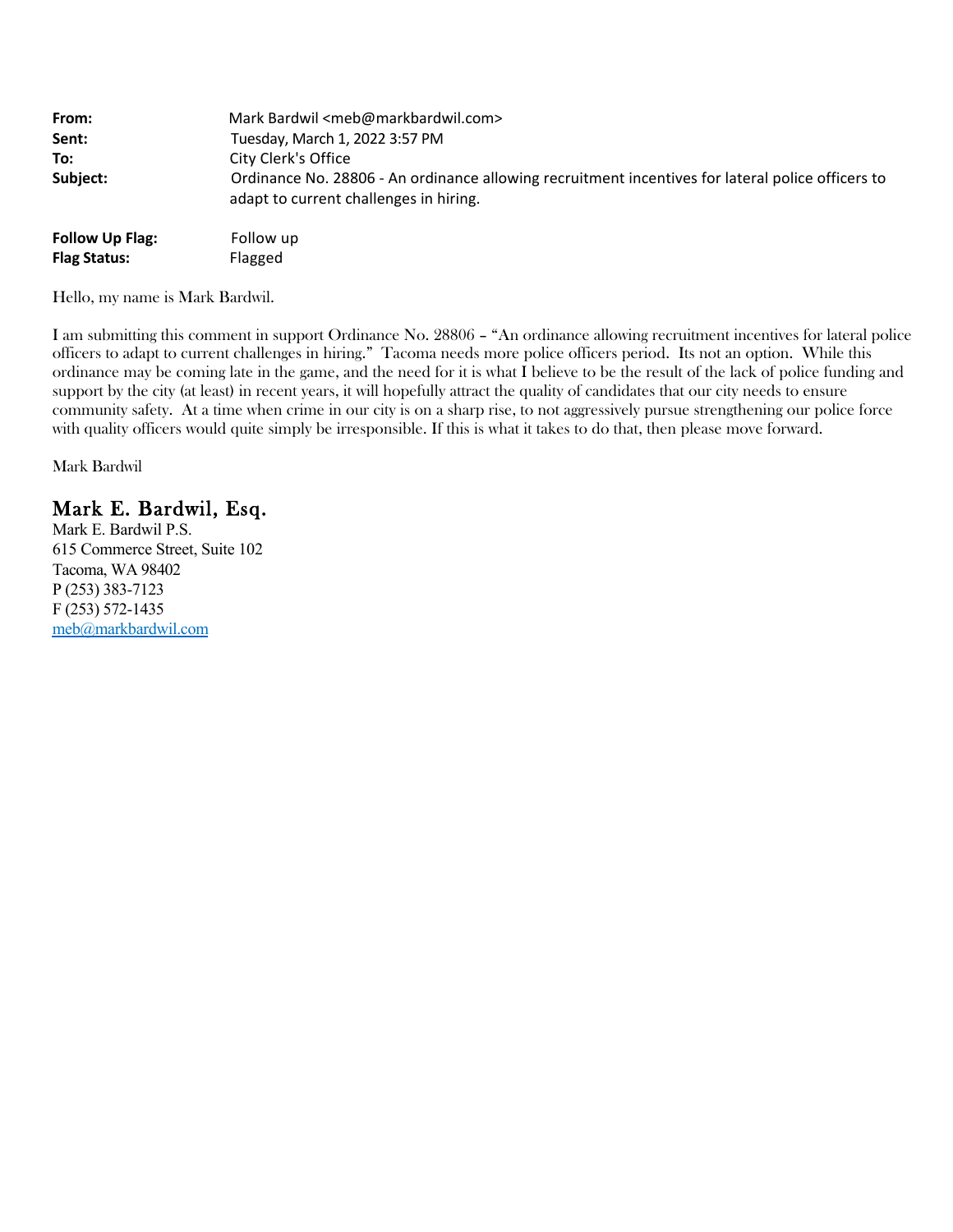| From:                                         | Sierra Hartman <sierra@gritcitymag.com></sierra@gritcitymag.com> |  |
|-----------------------------------------------|------------------------------------------------------------------|--|
| Sent:                                         | Tuesday, March 1, 2022 2:15 PM                                   |  |
| To:                                           | City Clerk's Office                                              |  |
| Subject:                                      | Ordinance 28806                                                  |  |
| <b>Follow Up Flag:</b><br><b>Flag Status:</b> | Follow up<br>Flagged                                             |  |

I'm writing to express my opposition to Ordinance 28806. I believe the TPD staffing shortage points to a much deeper systemic issue that won't be solved by simply offering more money.

TPD is spread thin and officers are often called to deal with situations that, in my humble opinion, don't require the skills of a trained police officer. If someone is robbing a bank, sure, send the police.

If someone is trying to survive by sleeping in a tent under a bridge, they don't need a cop, they need a social worker. If someone is having a mental health crisis, they don't need a cop, they need a psychiatric caseworker. Police officers should not be seen as a panacea for every imperfection of this city.

Furthermore, the kinds of people who will be incentivised by a pile of cash are not necessarily the kinds of people we want working in the TPD. If you ask any TPD officer why they do what they do, I doubt many of them will say they do it for the money.

There's a more important reason why fewer and fewer people are joining the TPD. Focus on that reason and you'll find the answer to the larger problem. Focus on that reason and you'll see where this money should be going.

#### -Sierra Hartman

Editor-in-Chief Grit City Magazine He/Him [gritcitymag.com](https://urldefense.com/v3/__http:/www.gritcitymag.com__;!!CRCbkf1f!Ee6D00uJMO-eyZNCbW2c1rQtoabSOoWVYj1bokW8W8G3-HHHqlg0tAIxqikweyMcvPqtaQ$)

*Grit City Magazine was founded on the notion that Tacoma has good stories to tell. We explore the places that define it, pay homage to the history that built it, and celebrate the people who make it what it is today.*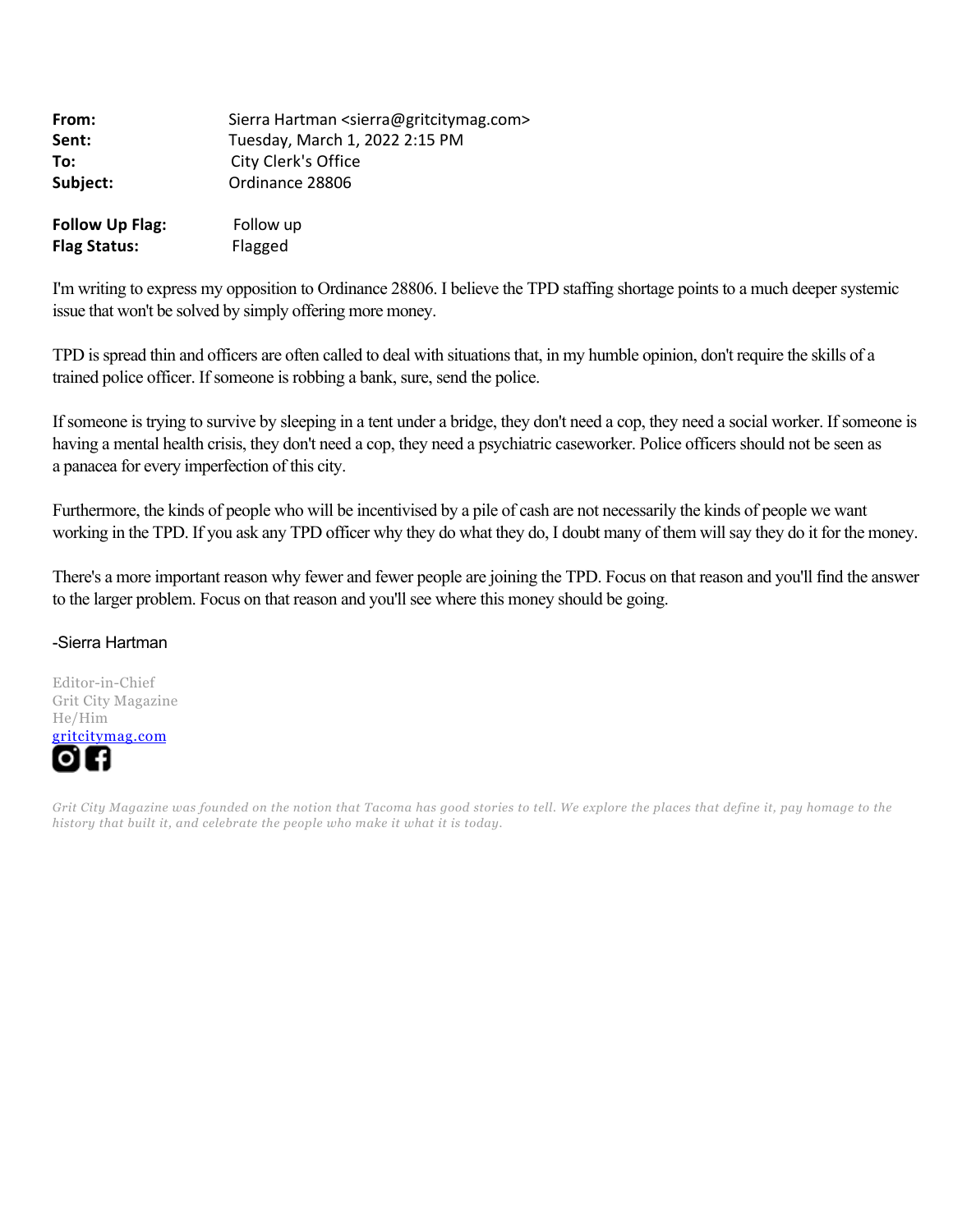| From:                  | Esther Day <dayesther214@outlook.com></dayesther214@outlook.com>                                   |
|------------------------|----------------------------------------------------------------------------------------------------|
| Sent:                  | Tuesday, March 1, 2022 1:37 PM                                                                     |
| To:                    | City Clerk's Office                                                                                |
| Cc:                    | Woodards, Victoria; Hines, John; Rumbaugh, Sarah; Blocker, Keith; Ushka, Catherine; Bushnell, Joe; |
|                        | Daniels, Kiara; McCarthy, Conor; Walker, Kristina; Pauli, Elizabeth                                |
| Subiect:               | Support our POLICE NOW! People are living in fear.                                                 |
| <b>Follow Up Flag:</b> | Follow up                                                                                          |
| <b>Flag Status:</b>    | Flagged                                                                                            |

# **Support for Ordinance 28806**

My husband and I support **Ordinance 28806** and ask that we do more to help our Police Department because we need to recognize and take care of the deficiencies and URGENT NEEDS the department has as follows:

- 1. TPD is significantly understaffed.
- 2. In the current environment it is very difficult to hire new officers.
- 3. Providing hiring incentives to bring on laterals will help address the inadequate staffing at TPD and will help provide an incentive for qualified candidates to consider working in Tacoma rather than somewhere else.
- 4. Lateral candidates can be brought onto the force more quickly than a novice police officer given their prior experience which would enable TPD to move more quickly in filling the many vacancies in the department.

This needs to be done NOW. We just had three banks get robbed in the Proctor District, we also had our local pharmacy robbed at gunpoint just yesterday (Monday 1/28) and our men and women in law enforcement have had their hands tied. Bring Law & Order back to Tacoma.

Crime is rampant and our businesses are suffering serious losses that they cannot claim on insurance because they will lose coverage.

Regards,

J L and Esther Day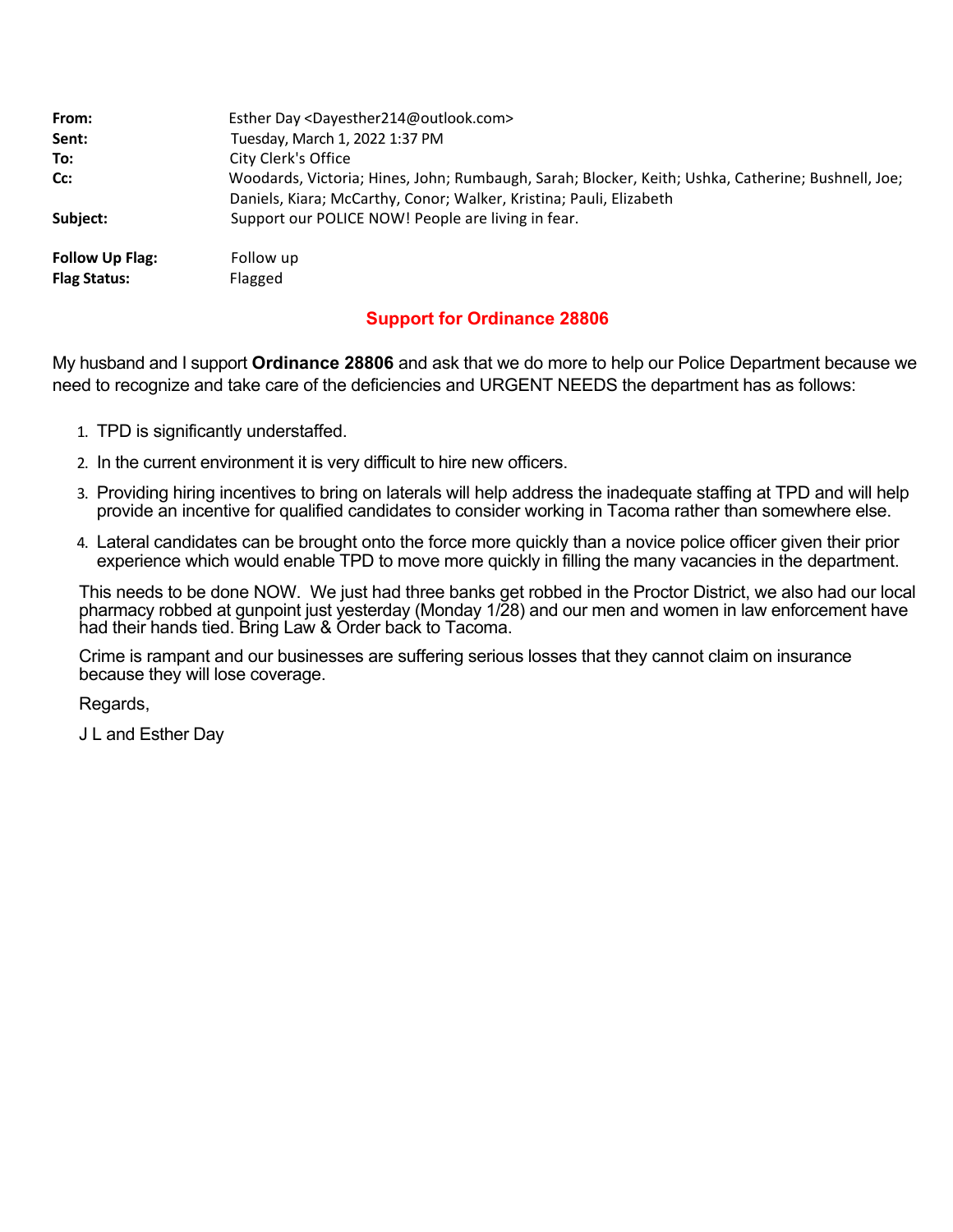| From:                  | Fred Wahlgren <wahlgrens@hotmail.com></wahlgrens@hotmail.com> |
|------------------------|---------------------------------------------------------------|
| Sent:                  | Tuesday, March 1, 2022 9:40 AM                                |
| To:                    | City Clerk's Office                                           |
| Subject:               | Ordinance 28806                                               |
| <b>Follow Up Flag:</b> | Follow up                                                     |

Crime prevention needs to be our highest priority. Our TPD is currently significantly understaffed. Ordinance 28806 is a needed step in the right direction.

Sent from **Mail** for Windows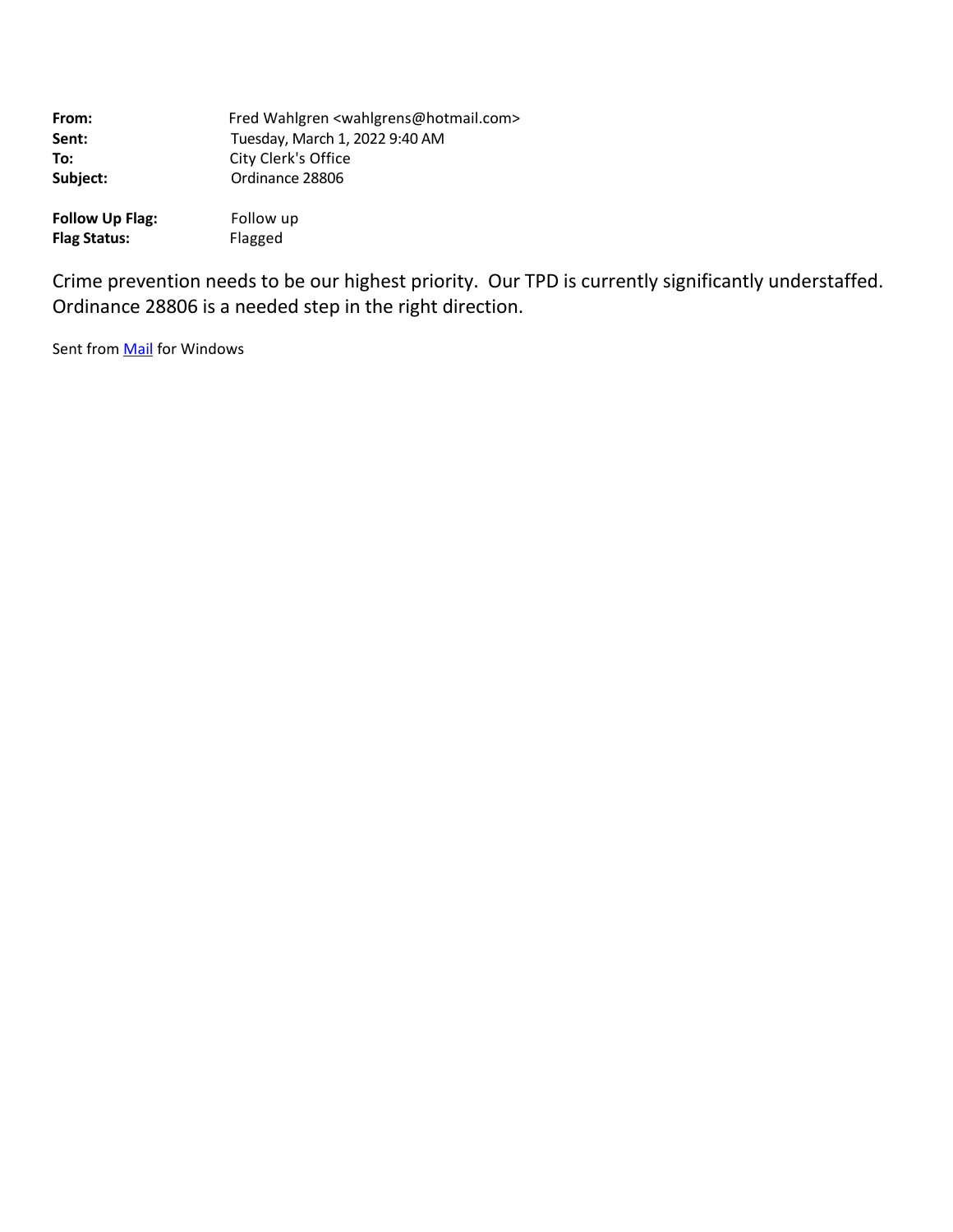| From:    | sean monaghan <seancara@msn.com></seancara@msn.com> |
|----------|-----------------------------------------------------|
| Sent:    | Tuesday, March 1, 2022 1:10 AM                      |
| To:      | City Clerk's Office                                 |
| Subject: | Ordinance 28806                                     |

| <b>Follow Up Flag:</b> | Follow up |
|------------------------|-----------|
| <b>Flag Status:</b>    | Flagged   |

I support ordinance 28806.

Sean Monaghan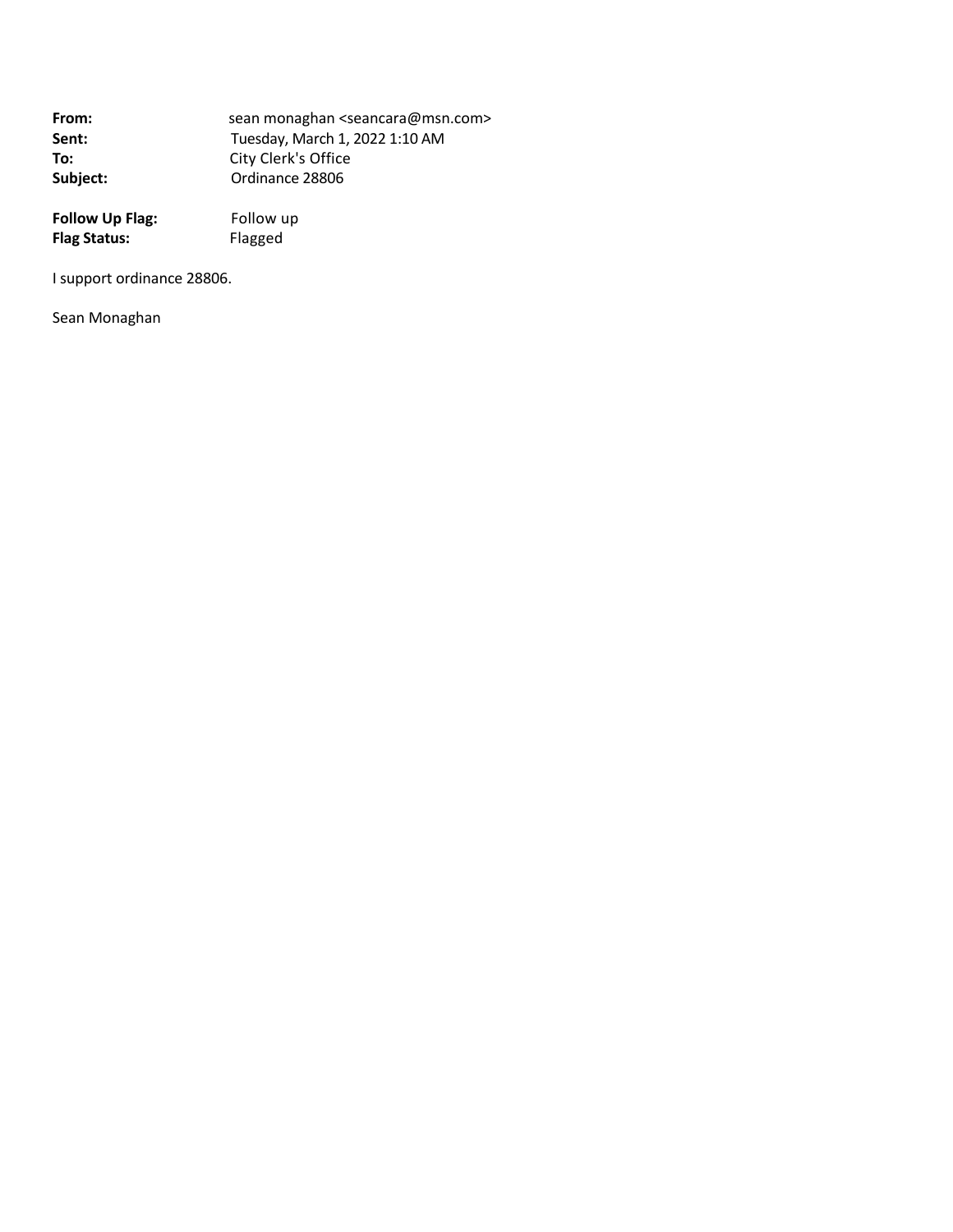| From:                  | K Dinicola <karend@harbornet.com></karend@harbornet.com>                             |
|------------------------|--------------------------------------------------------------------------------------|
| Sent:                  | Monday, February 28, 2022 9:05 PM                                                    |
| To:                    | Hines, John; Walker, Kristina; McCarthy, Conor; Woodards, Victoria; Ushka, Catherine |
| Cc:                    | City Clerk's Office                                                                  |
| Subject:               | Please approve ordinance 28806                                                       |
| <b>Follow Up Flag:</b> | Follow up                                                                            |

#### Hello City Council Members,

**Flag Status:** Flagged

We are writing in support of ordinance 28806 to help solve TPD's staffing problems and bring the force back up to a level that is needed to provide for public safety and reduce violence and property crimes.

At the same time we can continue the conversation about what we want policing to look like in our city and work to continually improve the department.

We hope that more mental health professionals will be integrated into the force; we do NOT support creating a siloed, separate department. Officers or social workers should lead the response in different situations as appropriate. They must continue to learn from each other and back each other up as the situations evolve.

Thank you for considering these comments, Karen and Rick Dinicola Tacoma residents

Sent from my mobile phone 253‐759‐8098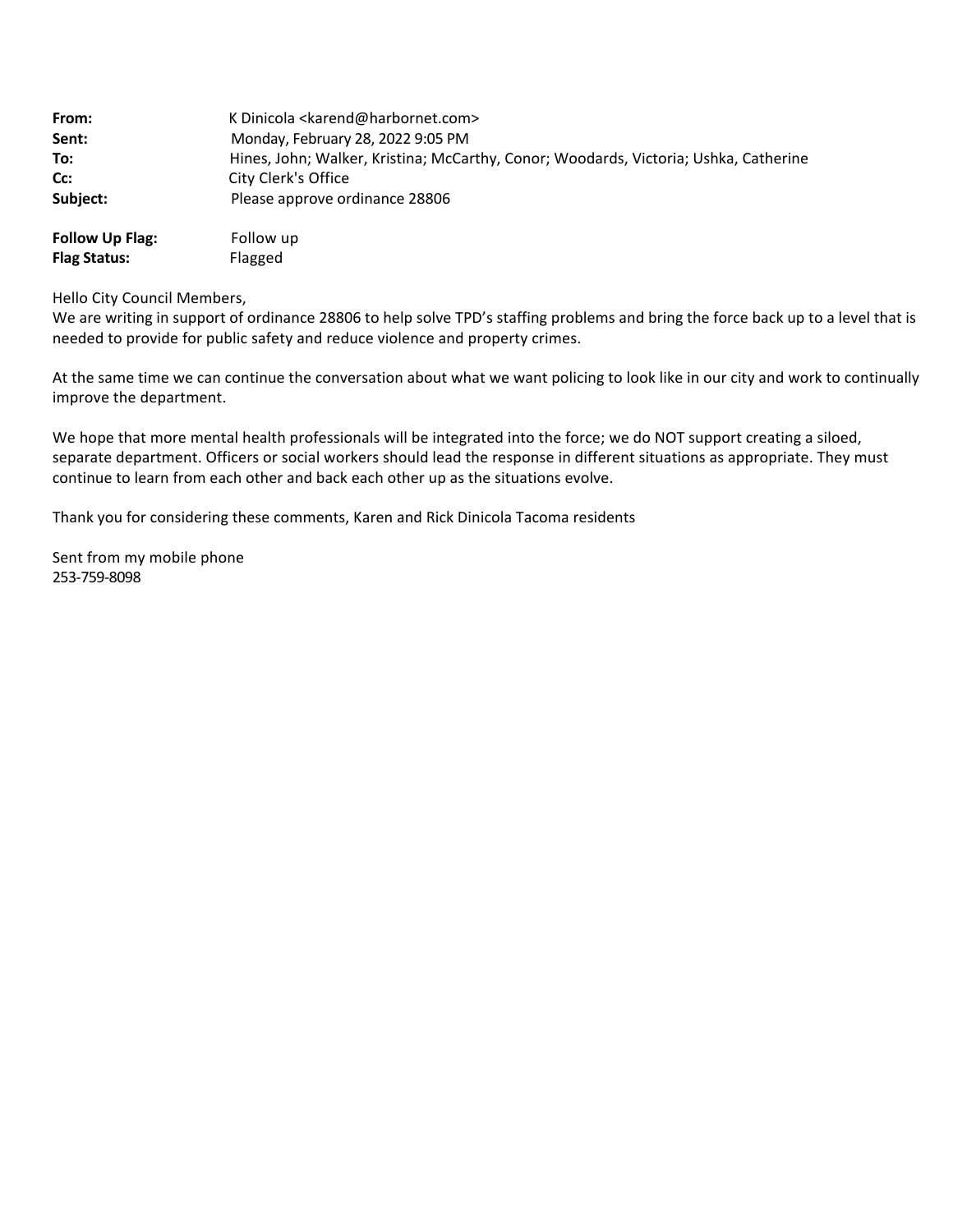| From:    | T and T Tire Point S Auto Service Ed Tuck III <tnttire@hotmail.com></tnttire@hotmail.com> |
|----------|-------------------------------------------------------------------------------------------|
| Sent:    | Monday, February 28, 2022 5:21 PM                                                         |
| To:      | City Clerk's Office                                                                       |
| Subject: | CITY ORDINANCE 28806                                                                      |
|          |                                                                                           |

**Follow Up Flag:** Follow up **Flag Status:** Flagged

As a recent victim of a Burglary and Felony Theft Case Number 2204300372 02‐12‐12 I am asking that our City Council supports and adopts city ordinance 28806 to further support the City of Tacoma's Police Department.

Sincerely,

Ed Tuck III President / C.E.O.

T&T Tire / Point S Auto Service, Inc. "Since 1955" 3711 South Tacoma Way Tacoma, WA 98409‐3134 (253) 475‐6777 (phone) (253) 475‐6843 (fax)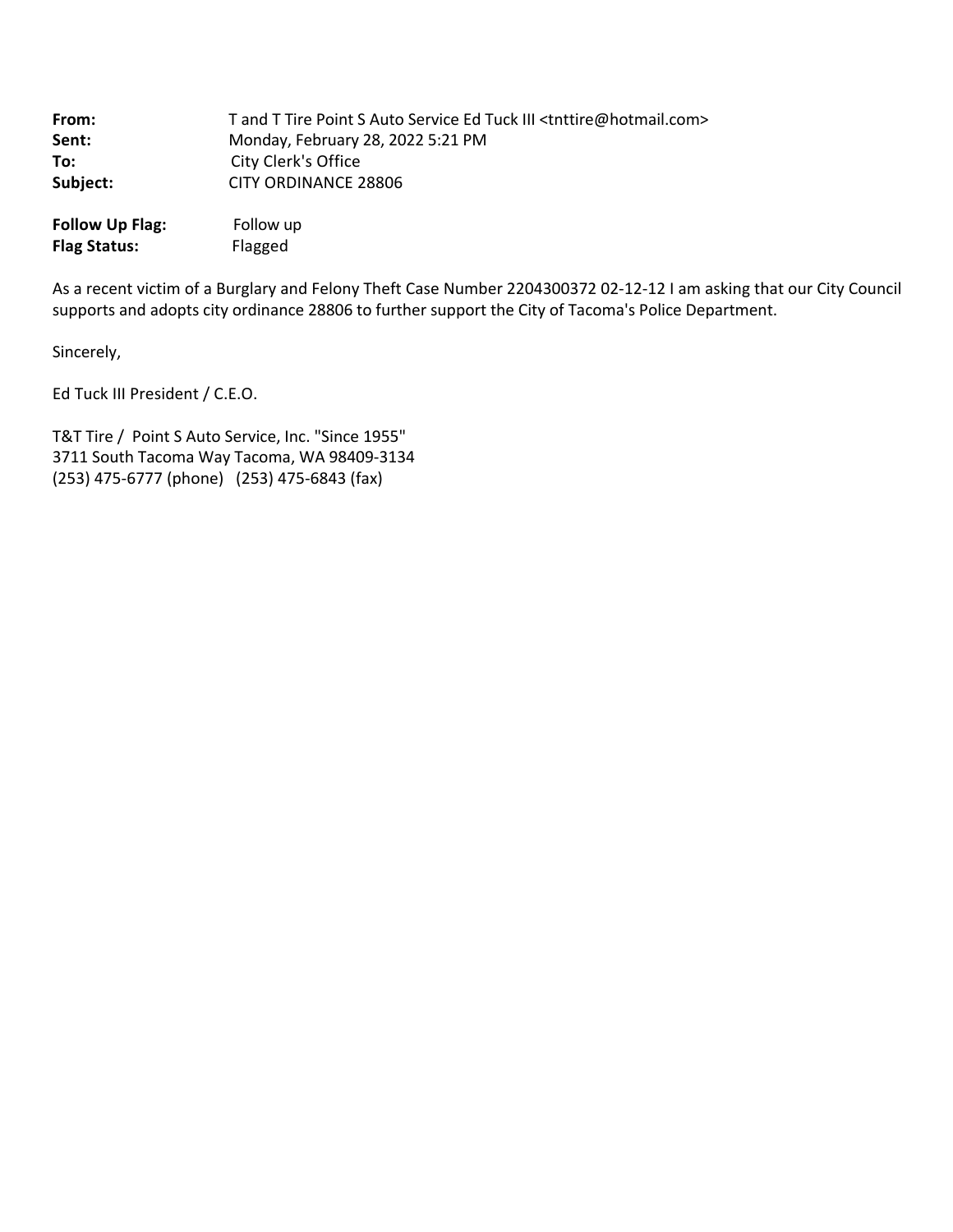| From:                  | Corso .< Corso1965@live.com>                                                                   |
|------------------------|------------------------------------------------------------------------------------------------|
| Sent:                  | Monday, February 28, 2022 1:36 PM                                                              |
| To:                    | Rumbaugh, Sarah; Woodards, Victoria; McCarthy, Conor; Daniels, Kiara; Walker, Kristina; Ushka, |
|                        | Catherine; Hines, John                                                                         |
| Cc:                    | City Clerk's Office                                                                            |
| Subject:               | Approve Ordinance #28806                                                                       |
| <b>Follow Up Flag:</b> | Follow up                                                                                      |

Dear Mayor, Deputy Mayor, and Councilmembers,

Please vote to approve Ordinance #28806.

Clearly, the Tacoma Police Department has many problems to address, and chronically underfunding the department has not been an effective strategy for addressing them. From my perspective, it appears that City Council has been trying to punish the entire TPD for the bad behavior of a small percentage of police officers and has in effect punished the entire city with elevated crime rates. I won't go downtown unless there's absolutely no other way for me to conduct my business.

Until recently, there's been little to no effort build a better TPD. Ordinance #28806 is a small step towards rebuilding the TPD that we all want.

Please approve Ordinance #28806.

Sincerely,

John Geoffrey Corso 701 N J St, Tacoma.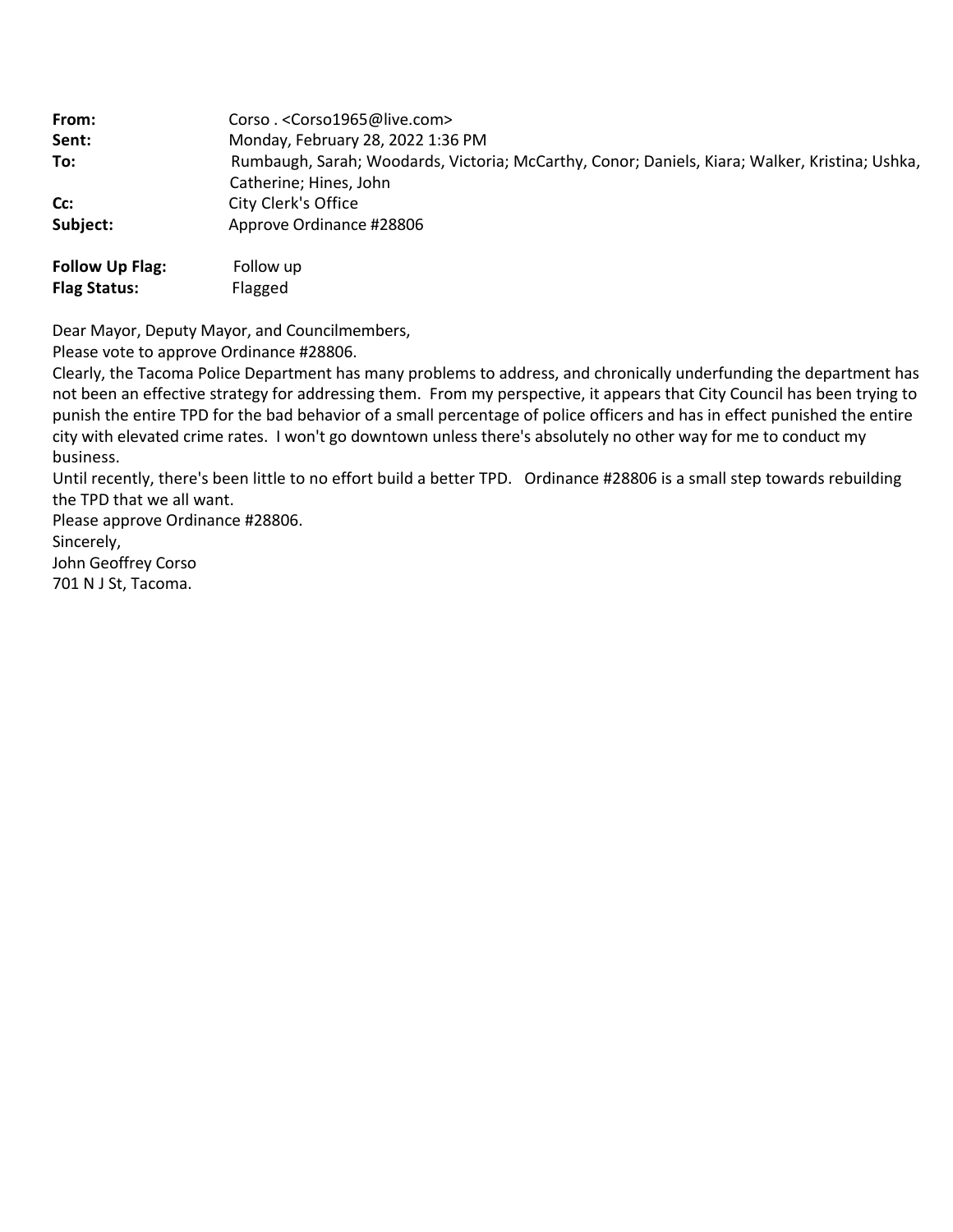| From:                  | Jim & MJ Lockemy <mlockemy@nventure.com></mlockemy@nventure.com> |
|------------------------|------------------------------------------------------------------|
| Sent:                  | Monday, February 28, 2022 1:33 PM                                |
| To:                    | City Clerk's Office                                              |
| Subject:               | ordinance 28806                                                  |
| <b>Follow Up Flag:</b> | Follow up                                                        |
| <b>Flag Status:</b>    | Flagged                                                          |

It is important for the City Council to approve ordinance 28806, Business owners are considering moving their business elsewhere. We need law and order to have a civil living society here in Tacoma. The police department is understaffed. It is a difficult time to attract new hires. Bringing in officers already trained will help this effort and it will be less costly to the city.

Sincerely,

James Lockemy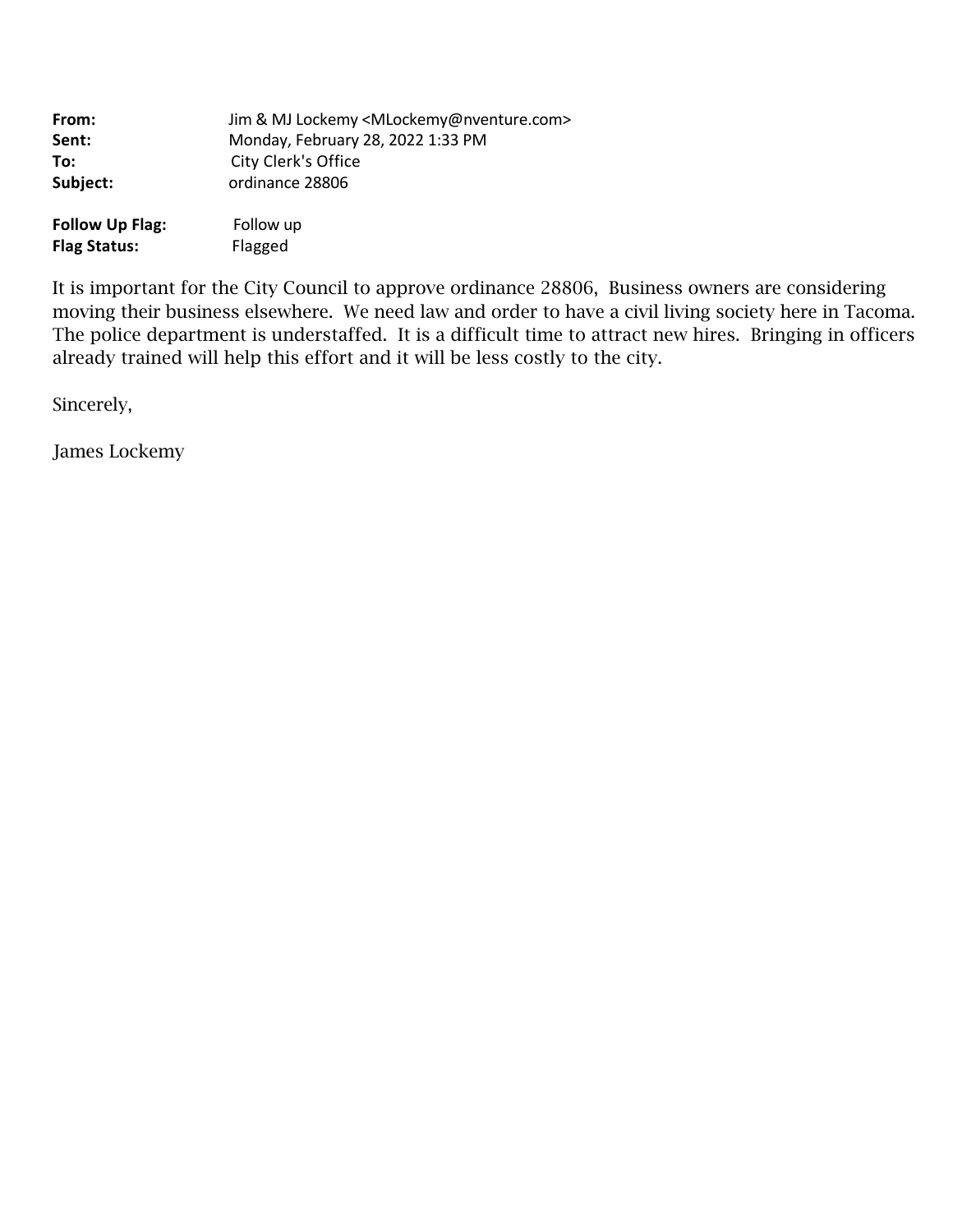| <b>Follow Up Flag:</b> | Follow up                                                   |
|------------------------|-------------------------------------------------------------|
| Subject:               | Fw: URGENT: Action Needed for March 1 City Council Meeting  |
| To:                    | City Clerk's Office                                         |
| Sent:                  | Monday, February 28, 2022 12:05 PM                          |
| From:                  | Steven Salamone <salamone2@yahoo.com></salamone2@yahoo.com> |

Absolute NO on this. The Business Council asserts in the email below that the "TPD is significantly understaffed." I don't believe that at all. Where is the proof of that? The problem is the police we do have are NOT allowed to do their jobs by our feckless political hack of a mayor. Take the shackles off our police men and women. Let them do their jobs. Go get the bad guys off our streets. I still see that genius running around chalking my tires (and violating my 4a incidentally) when I park on the street to go to work. Let him get involved in dealing with REAL crime. It's absurd... we literally have criminals destroying our city and our businesses and not a peep from city hall, but I park my truck on the street and omg call out the friggin national guard!! I'll believe we need more cops on the street when the ones we already have are allowed to do their jobs. And they want to do their jobs. This is not a criticism of our police. I stand firmly behind them. As I write this, we have had some low life hold up several neighbors at gun point in the last week or so in the Stadium District. Where are the cops? Why are they not looking for this guy? Also, we the taxpayers are done giving the government our hard earned money. Where the hell is my incentive? The city, county, state, and federal governments have done nothing but steal money from me and my employees since I opened my shop almost 4 years ago. And this is what we get for all of that taxation... we can't even get the one thing you all are constitutionally bound to do... provide law and order.

----- Forwarded Message -----

**From:** Tacoma Business Council <info@tacomabusinesscouncil.com>

**To:** "salamone2@yahoo.com" <salamone2@yahoo.com>

**Sent:** Monday, February 28, 2022, 08:49:25 AM PST

**Subject:** URGENT: Action Needed for March 1 City Council Meeting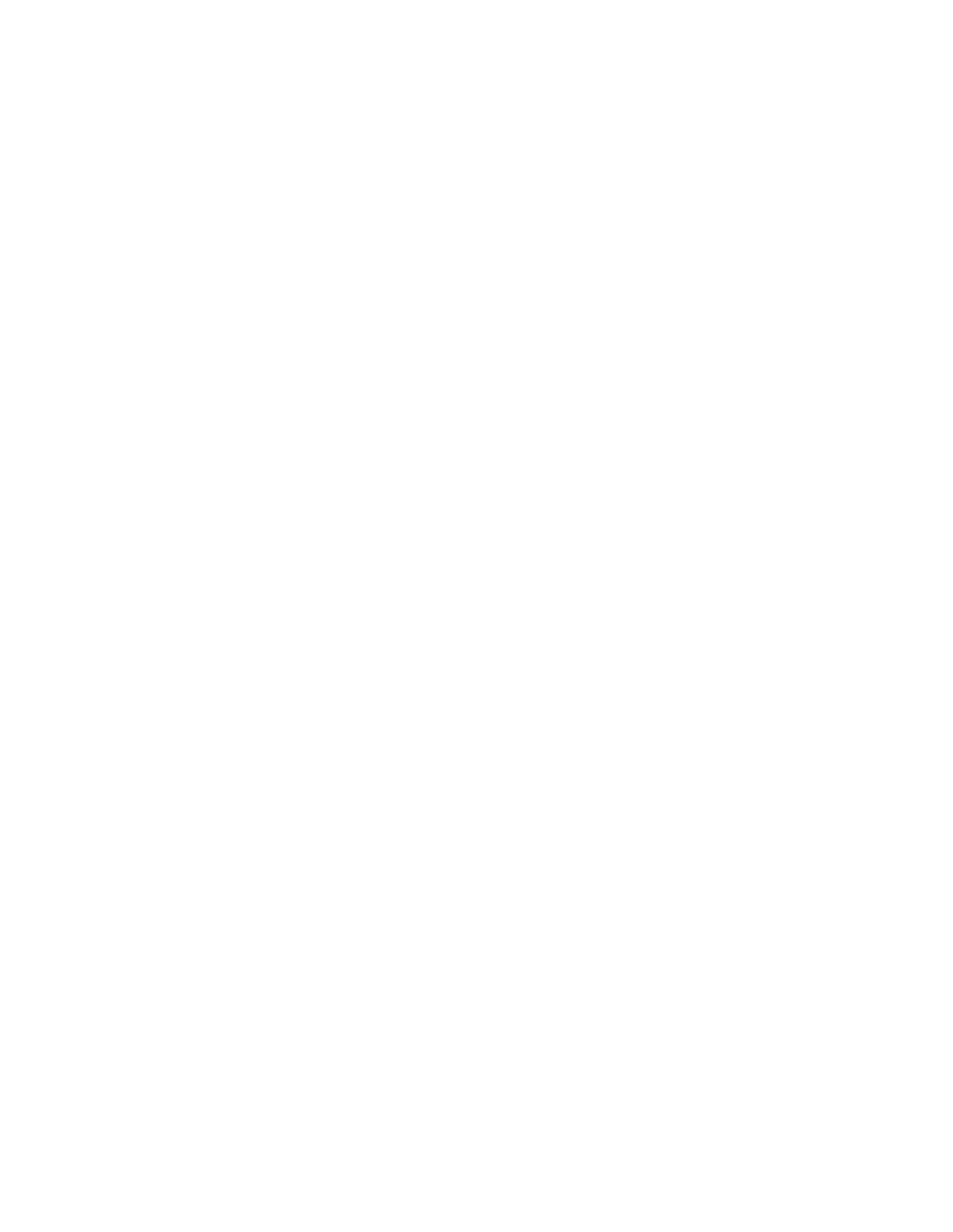| From:                  | James P. Schmitz <jp@westernmachineworks.com></jp@westernmachineworks.com> |
|------------------------|----------------------------------------------------------------------------|
| Sent:                  | Monday, February 28, 2022 12:00 PM                                         |
| To:                    | City Clerk's Office                                                        |
| Subject:               | Our city needs leaders! support for Ordinance 28806                        |
| <b>Follow Up Flag:</b> | Follow up                                                                  |

#### Hi There,

I am a 47 year old Tacoma Native that is beyond perplexed by the lack of leadership and sad state of our City that was once a safe place to live. Our Mayor, City Manager & City Counsel should all be held accountable for ruining this city in less than two years. To not be able to understand why things are falling apart is proof that you are all underqualified and totally incompetent to be in any a position to know where to start to fix what you have destroyed. I am going to keep this email short as it is a waste of my time. We need to increase our police force, fight crime with arrests and jail time and get the mentally ill citizens the help they need which is not living in tents, cars or bushes. I feel like until the City of Tacoma elects some serious individuals who have experience with all the problems we face that we will continue to decline each and every day. I no longer let my kids go visit the local store to buy candy, I stay away from many of my favorite restaurants and am constantly repairing broken windows on my vehicles just for your petty theft that you allow to continue. If this City doesn't act quickly we will lose all the momentum that so many citizens have worked so hard to create. I wrote an email earlier this year asking for the mayor's office to send me a list of her top 10 accomplishments as Mayor. I am still waiting for a response. Maybe it is because there are none. Tacoma can do a lot better and if you disagree then prove to all of the angry, loyal dedicated citizens that you can do your jobs!!!



#### **J.P. Schmitz**

**A B&D Industrial Company**

O: 253‐627‐6538 ext. 102 M: 253‐606‐0495 F: 253‐383‐7585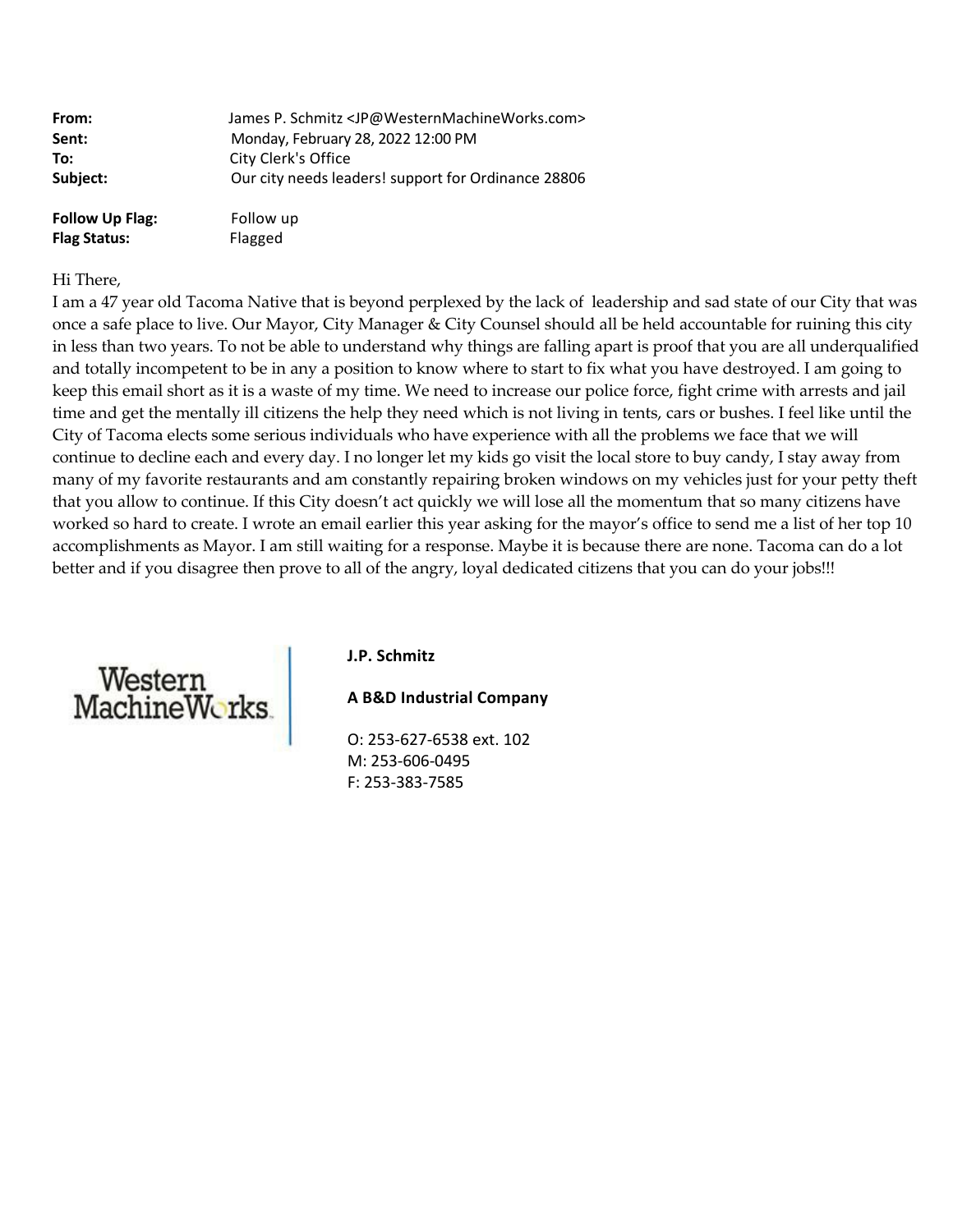| From:                  | Jake Nyman <jakenyman@olive.group></jakenyman@olive.group> |
|------------------------|------------------------------------------------------------|
| Sent:                  | Monday, February 28, 2022 11:00 AM                         |
| To:                    | City Clerk's Office                                        |
| Subject:               | My support for ordinance 28806                             |
|                        |                                                            |
| <b>Follow Up Flag:</b> | Follow up                                                  |

Hi,

I am writing to voice my support for Ordinance 28806.

I believe it is the correct thing to do at this time to increase the need for officers in Tacoma and begin to reduce crime.

--

# **Jake Nyman | President of Olive Group, LLC**

# **Olive.**

Strategic Marketing Agency

[Olive.group](https://urldefense.com/v3/__http:/Olive.group__;!!CRCbkf1f!G4PGkrLeczVoYk9q9cIYFWCTeEDg5nXwrlBHjfDzCgtiJNdiWGEXg4L23B7MAygvfOM0Yg$) | 844.441.0058

*Twitter: [@olivegroup](https://urldefense.com/v3/__https:/twitter.com/olivegroup__;!!CRCbkf1f!G4PGkrLeczVoYk9q9cIYFWCTeEDg5nXwrlBHjfDzCgtiJNdiWGEXg4L23B7MAyiYzX8FIg$) | Facebook: [@olivegroup](https://urldefense.com/v3/__https:/www.facebook.com/olivegroup/__;!!CRCbkf1f!G4PGkrLeczVoYk9q9cIYFWCTeEDg5nXwrlBHjfDzCgtiJNdiWGEXg4L23B7MAyijQya_CA$) | LinkedIn: [olive-group-llc](https://urldefense.com/v3/__https:/www.linkedin.com/company/olive-group-llc__;!!CRCbkf1f!G4PGkrLeczVoYk9q9cIYFWCTeEDg5nXwrlBHjfDzCgtiJNdiWGEXg4L23B7MAyjwCqTZIg$) | Instagram: @[olivegroup](https://urldefense.com/v3/__https:/www.instagram.com/olivegroup/__;!!CRCbkf1f!G4PGkrLeczVoYk9q9cIYFWCTeEDg5nXwrlBHjfDzCgtiJNdiWGEXg4L23B7MAygcl0iO3w$)*

[Schedule a meeting with us here](https://urldefense.com/v3/__https:/calendly.com/olivegroup__;!!CRCbkf1f!G4PGkrLeczVoYk9q9cIYFWCTeEDg5nXwrlBHjfDzCgtiJNdiWGEXg4L23B7MAyg9Cvl9Gg$)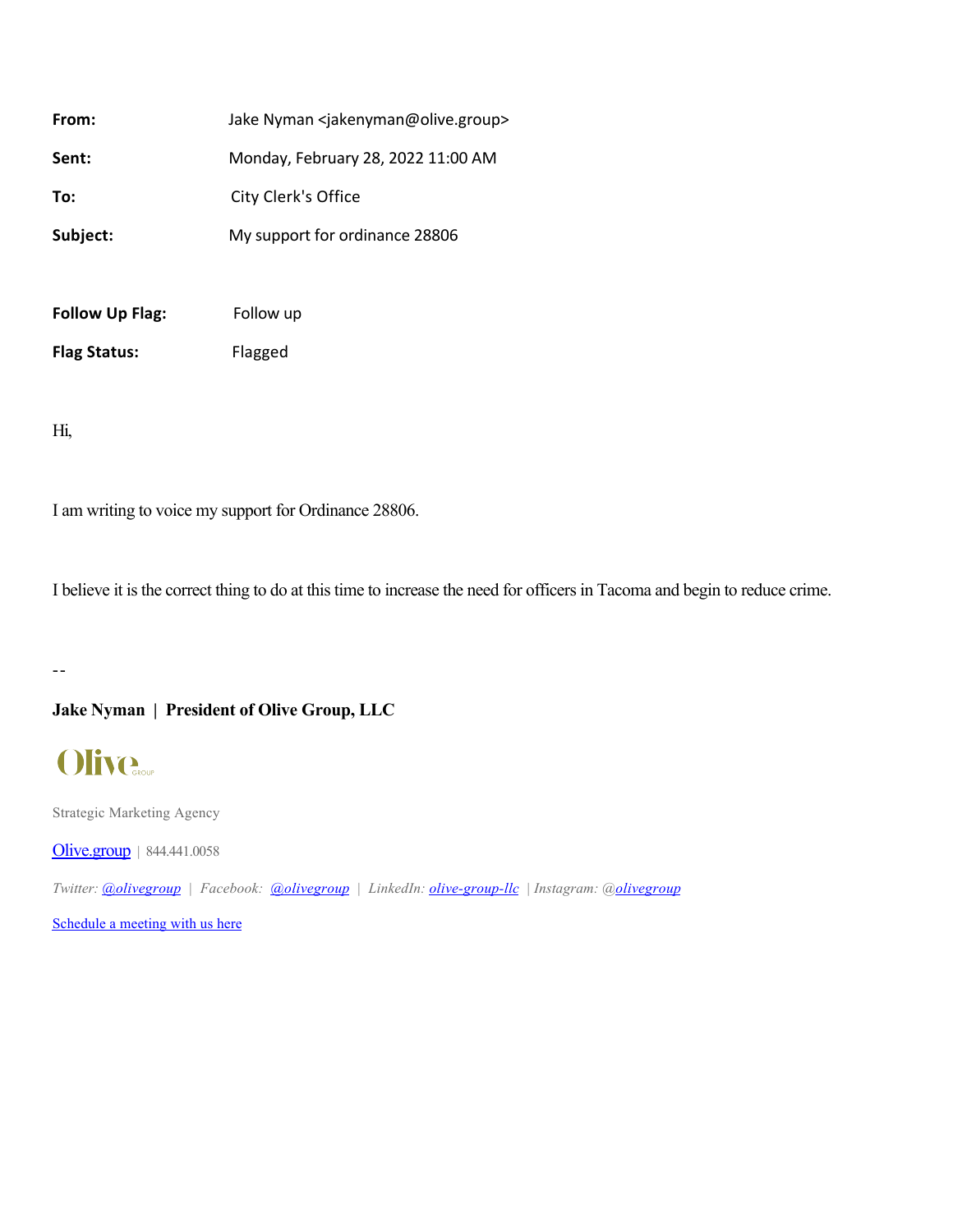| From:                  | Webb PERMA <webb.perma@live.com></webb.perma@live.com> |
|------------------------|--------------------------------------------------------|
| Sent:                  | Monday, February 28, 2022 9:44 AM                      |
| To:                    | City Clerk's Office                                    |
| Cc:                    | Tacoma                                                 |
| Subject:               | Yes on Ordinance 28806                                 |
|                        |                                                        |
| <b>Follow Up Flag:</b> | Follow up                                              |
| <b>Flag Status:</b>    | Flagged                                                |

Tacoma City Council,

We are writing to ask that you **support Ordinance 28806**. The reasons Tacoma Businesses believe you should support this ordinance include the following:

- 1. TPD is significantly understaffed.
- 2. In the current environment it is very difficult to hire new officers.
- 3. Providing hiring incentives to bring on laterals will help address the inadequate staffing at TPD and will help provide an incentive for qualified candidates to consider working in Tacoma rather than somewhere else.
- 4. Lateral candidates can be brought onto the force more quickly than a novice police officer given their prior experience which would enable TPD to move more quickly in filling the many vacancies in the department.

Please support Ordinance 28806

Webb Bowie

Perma, LLC

1610 Center Street, Tacoma, WA

Sent from [Mail](https://urldefense.com/v3/__https:/go.microsoft.com/fwlink/?LinkId=550986__;!!CRCbkf1f!EyVYi-Z1-k5uHu3GvBhI7iDJJw0z0GVfyLpM2l_YQkVw1r5hkqJvKRdqkLNYjRmMDjpuNw$) for Windows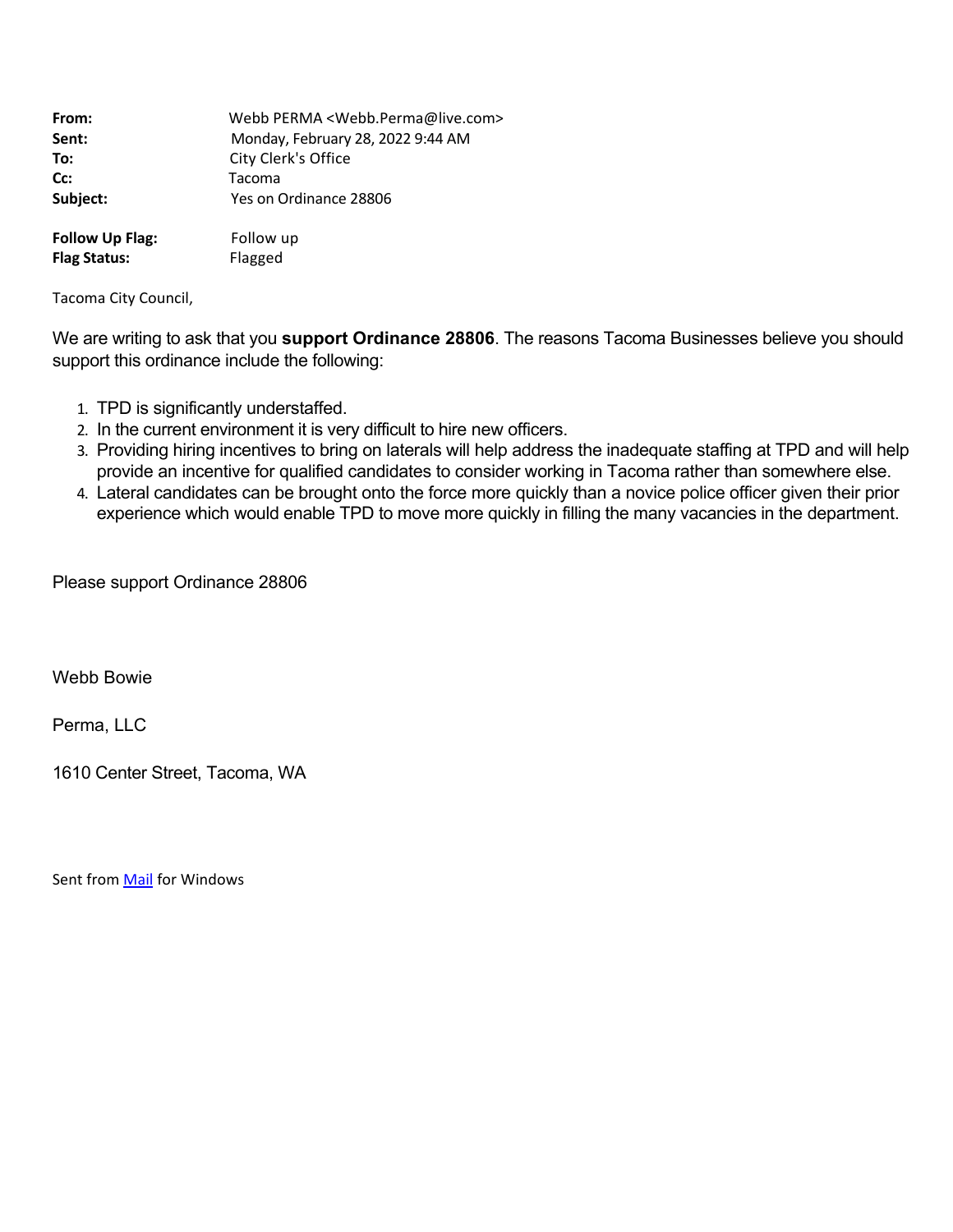| From:                  | Alexx@aabergsequipment.com        |
|------------------------|-----------------------------------|
| Sent:                  | Monday, February 28, 2022 9:34 AM |
| To:                    | City Clerk's Office               |
| Subject:               | Ordinance 28806                   |
| <b>Follow Up Flag:</b> | Follow up                         |
| <b>Flag Status:</b>    | Flagged                           |

To whom it may concern,

I am reaching out to post a comment about the upcoming vote on Ordinance 28806.

 We have operated a family business as well as own multiple properties in the City of Tacoma for over 30 years. Over the last few years, we have noticed a very large uptick in crime throughout most of the city and we believe this crisis has only gotten worse as of late with the lack of police presence. We believe that not only should we be focused on adding more police to our city but to also give them back the power to do their jobs. Laws were created for a reason, and we need to find a way to allow them to be enforced again. Criminals know that they aren't going to get punished for any crimes they commit and that shows daily with all the break ins and violent attacks on businesses and individuals. We are taxpayers in Tacoma, we deserve to feel save in and around our businesses. We, not only for our company but for the safety of the people around us, would like to see Ordinance 28806 passed and the work to continue with rebuilding our police department and City. We need to protect Tacoma. Let make Tacoma somewhere people want to live and raise a family.

Thanks, Alexx Bacon Aaberg's Rental